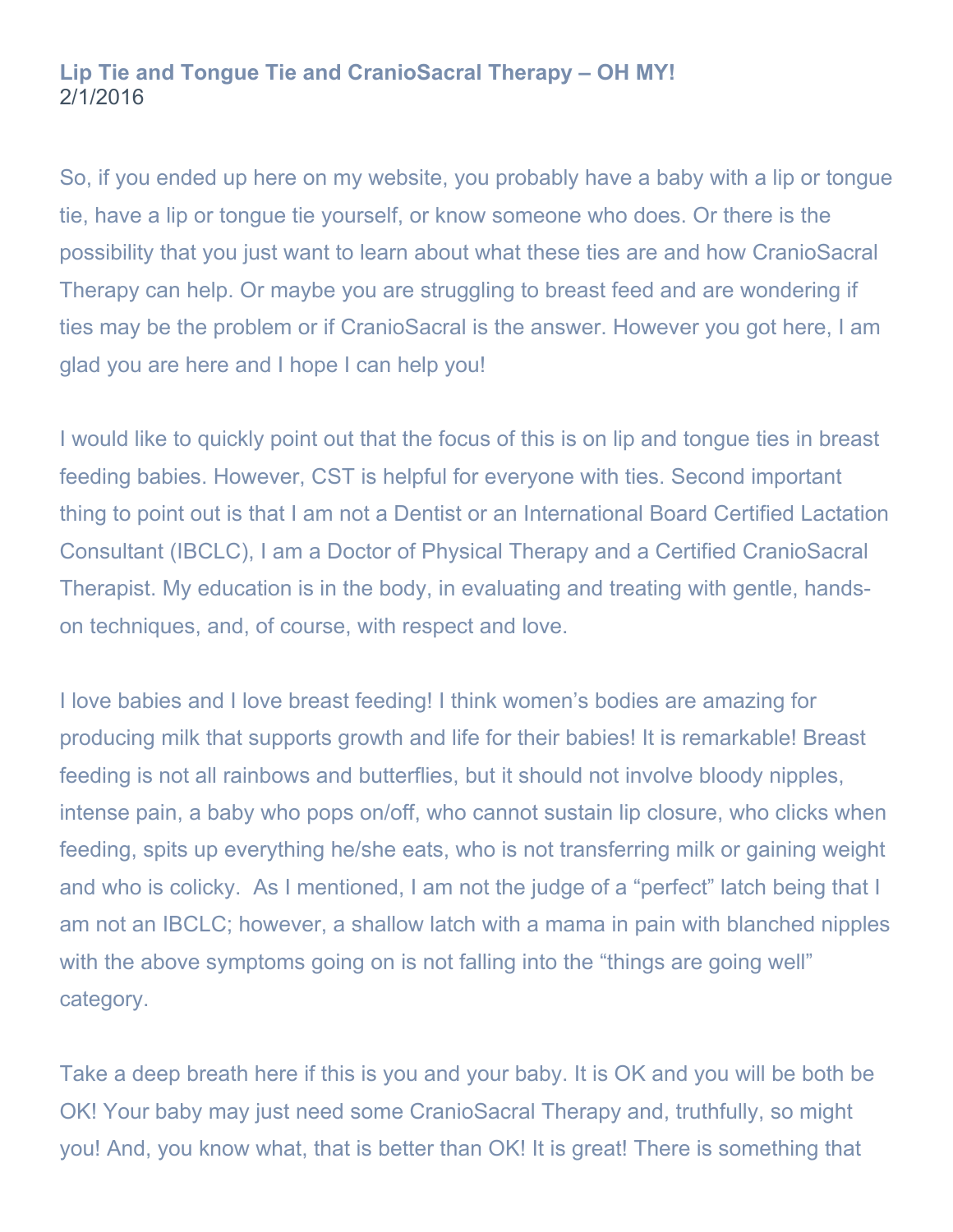## you can do to help you and your little one!

CranioSacral Therapy is a light touch, gentle, hands-on treatment technique that looks holistically at the body and works to decrease restriction and tension patterns, improves mobility, and function. In a baby with tethered oral tissues – lip and/or tongue ties – there are often restrictions elsewhere throughout the body. The baby may be restricted at the occipital cranial base (where the head meets the neck), may be tight throughout the neck and look like he/she has no neck, may have a recessed chin, difficulty with breathing, may be stiff and tense throughout the body, may have torticollis (tightness greater on one side of the neck), an asymmetrical face, plagiocephaly or flat spots on the head, cranial bone overriding, etc.

CST cannot make ties disappear, but what it can do is help to improve mobility of the tissues by decreasing the restriction and tension patterns throughout the body and alleviate the concerns mentioned above. Through the use of CST, fascial restrictions are released, muscles are lengthened, bony realignment occurs, the baby becomes calmer, less tense, has improved jaw and tongue mobility, and latch and milk transference typically improves. This is where some babies and mamas I work with get to and are doing well and CranioSacral Therapy has helped their baby, their breast feeding relationship, and everyone is happy! Maybe it wasn't even a true tie?! (Oh…faux ties…that is for another day….)

A lot of times a revision may be needed as well. As a CST, I do not stand alone. It is a team effort to help achieve success with breast feeding and ties. When I am asked what I think, I know most mamas want me to say, "no, you don't need to do it," sometimes I think that and sometimes I will say that, but know that most times, the judgement is best done by a Pediatric Dentist who knows the oral structures and revisions differently than I do. The Dentists that I work with who do the revisions are skilled and have good judgement. With that being shared, the decision to revise or not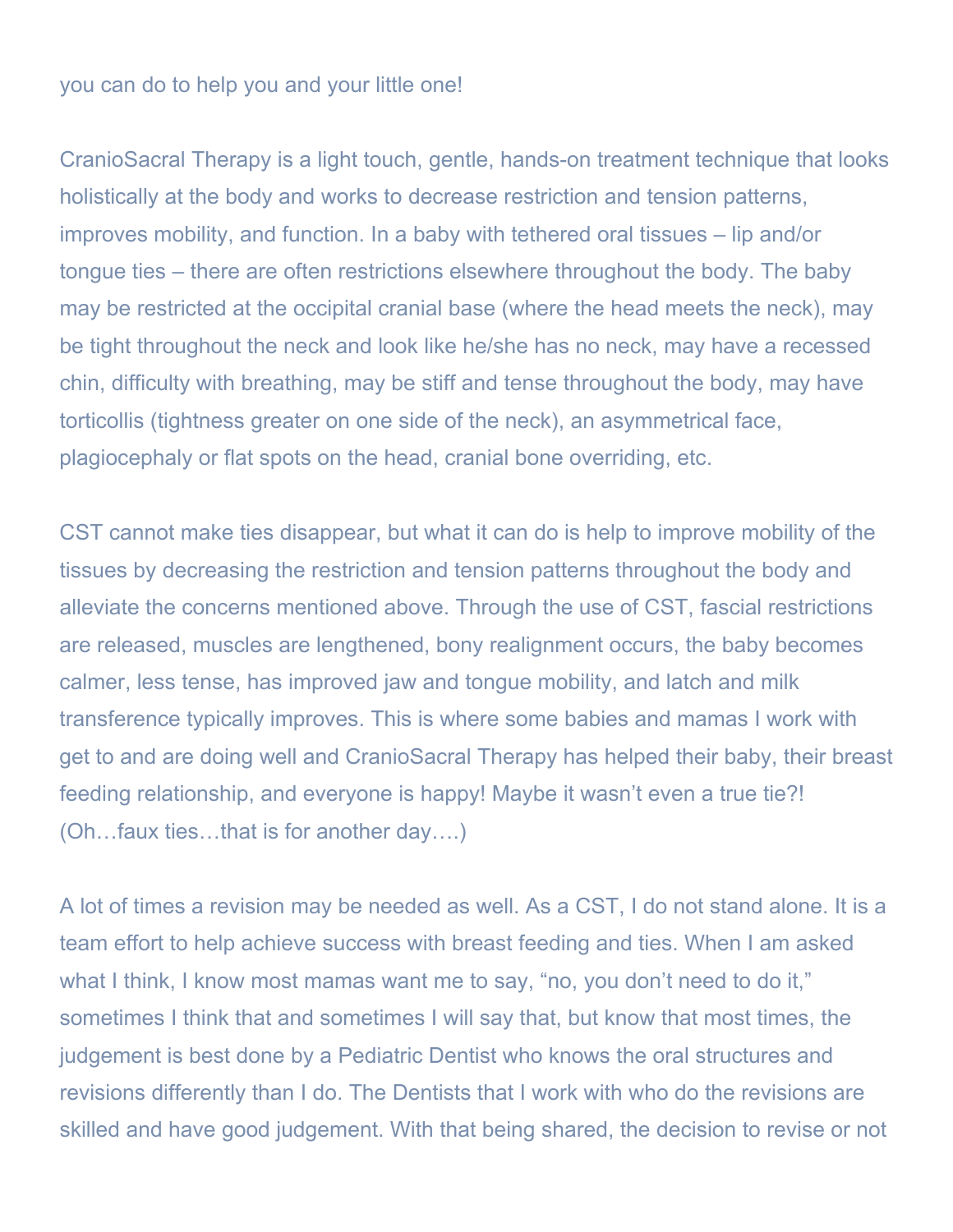revise is yours, mama (or dada!) I will provide my opinion on what I feel in my hands and what I see happening and guide you to other professionals when it is appropriate and for additional support.

CranioSacral Therapy plays an important role pre and post revision of lip and tongue ties. CST helps to decrease restrictions and prepare the body for the releasing of the tethered oral tissues. I go over what to expect with the mamas I work with, pain management ideas, and how to perform the stretches. I support the families through the process. Without preparation and proper performance of the after-care by the family, many babies have reattachment of the frenulums and need to be re-revised. Who wants to go through the trauma twice? Post-revision, CST continues to help release restriction and tension patterns, improve structural alignment, improve mobility, improve the baby's latch and milk transference, assists in increasing mobility of the revised frenulums, to release trauma from the procedure, and to calm the central nervous system. CST can restore a bond between a mother and her baby by helping (along with the mamas that are so strong and the other amazing professionals) to facilitate a healthy, enjoyable breast feeding relationship.

One last thing to add, bottle feeding is also negatively impacted by lip and tongue ties! CST can improve the baby's latch on the bottle, decrease the amount of air that is ingested, decrease gas, reflux, and colic.

Whether breast fed, bottle fed, breast milk, or formula, babies oral structures are important. Having lip and tongue ties can impact not just infancy, but can cause lifelong issues, such as open mouth posture with sleeping, retracted jaw, breathing difficulties, sleep apnea, difficulty with food manipulation, speech difficulties, ADD/ADHD, correlation of ties to allergies, neck pain, migraines, etc.

Please contact me with any questions or concerns. I would be happy to help!